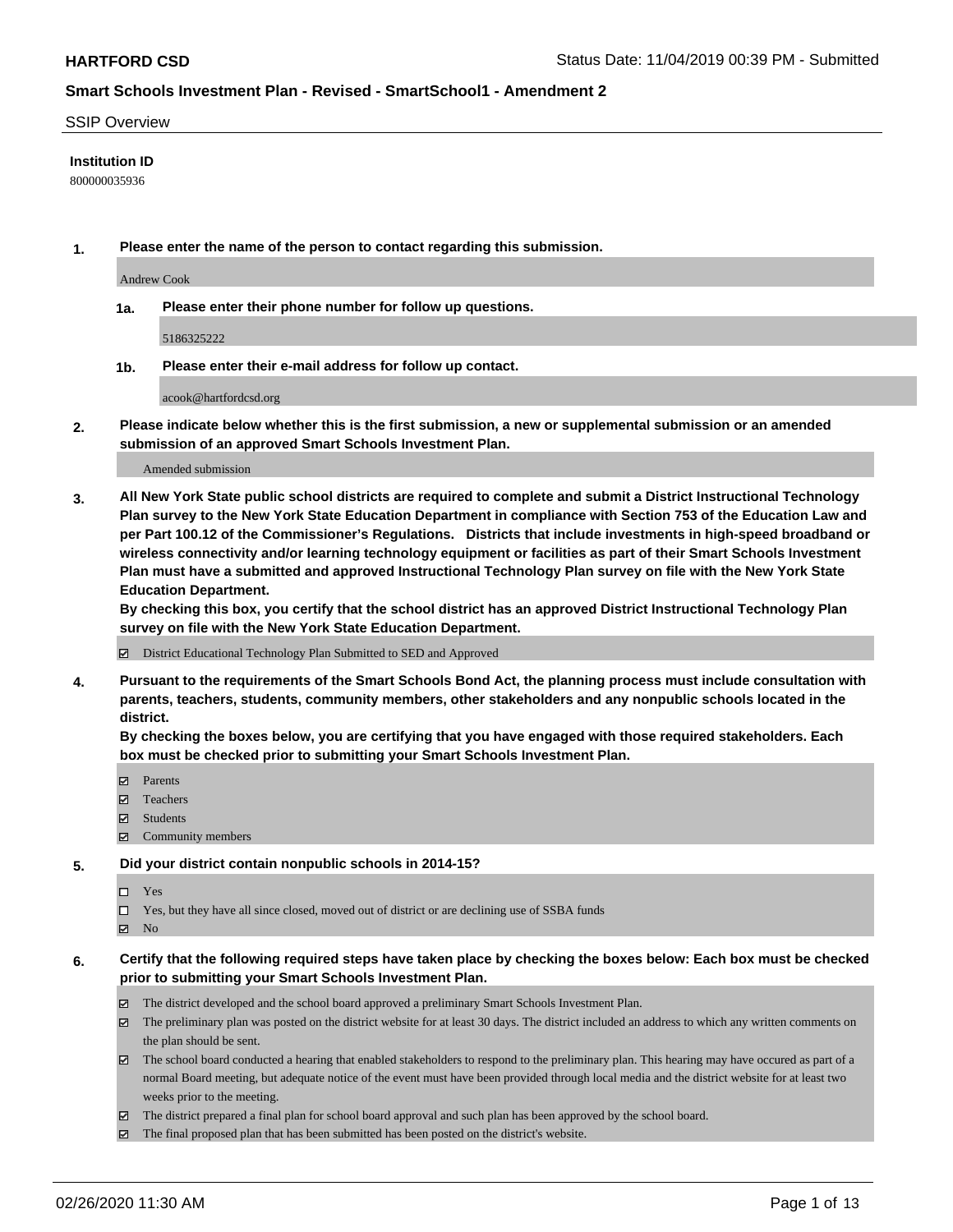SSIP Overview

**6a. Please upload the proposed Smart Schools Investment Plan (SSIP) that was posted on the district's website, along with any supporting materials. Note that this should be different than your recently submitted Educational Technology Survey. The Final SSIP, as approved by the School Board, should also be posted on the website and remain there during the course of the projects contained therein.**

Smart\_Schools\_Hearing\_Presentation.pdf

**6b. Enter the webpage address where the final Smart Schools Investment Plan is posted. The Plan should remain posted for the life of the included projects.**

https://www.hartfordcsd.org/cms/lib/NY02208170/Centricity/Domain/10/Hartford%20CSD%20SSIP%20-%20Amendment%201.pdf

**7. Please enter an estimate of the total number of students and staff that will benefit from this Smart Schools Investment Plan based on the cumulative projects submitted to date.**

550

**8. An LEA/School District may partner with one or more other LEA/School Districts to form a consortium to pool Smart Schools Bond Act funds for a project that meets all other Smart School Bond Act requirements. Each school district participating in the consortium will need to file an approved Smart Schools Investment Plan for the project and submit a signed Memorandum of Understanding that sets forth the details of the consortium including the roles of each respective district.**

 $\Box$  The district plans to participate in a consortium to partner with other school district(s) to implement a Smart Schools project.

## **9. Please enter the name and 6-digit SED Code for each LEA/School District participating in the Consortium.**

| Partner LEA/District | <b>ISED BEDS Code</b> |
|----------------------|-----------------------|
| (No Response)        | (No Response)         |

## **10. Please upload a signed Memorandum of Understanding with all of the participating Consortium partners.**

(No Response)

**11. Your district's Smart Schools Bond Act Allocation is:**

\$591,447

#### **12. Final 2014-15 BEDS Enrollment to calculate Nonpublic Sharing Requirement**

|            | Public Enrollment | Nonpublic Enrollment | Total Enrollment | l Nonpublic Percentage |
|------------|-------------------|----------------------|------------------|------------------------|
| Enrollment | 463               |                      | 463.00           | 0.00                   |

**13. This table compares each category budget total, as entered in that category's page, to the total expenditures listed in the category's expenditure table. Any discrepancies between the two must be resolved before submission.**

|                                          | Sub-Allocations | <b>Expenditure Totals</b> | <b>Difference</b> |
|------------------------------------------|-----------------|---------------------------|-------------------|
| <b>School Connectivity</b>               | 0.00            | 0.00                      | 0.00              |
| Connectivity Projects for<br>Communities | 0.00            | 0.00                      | 0.00              |
| Classroom Technology                     | 7,200.00        | 7,200.00                  | 0.00              |
| Pre-Kindergarten Classrooms              | 0.00            | 0.00                      | 0.00              |
| Replace Transportable<br>Classrooms      | 0.00            | 0.00                      | 0.00              |
| High-Tech Security Features              | 0.00            | 0.00                      | 0.00              |
| Nonpublic Loan                           | 0.00            | 0.00                      | 0.00              |
| Totals:                                  |                 |                           |                   |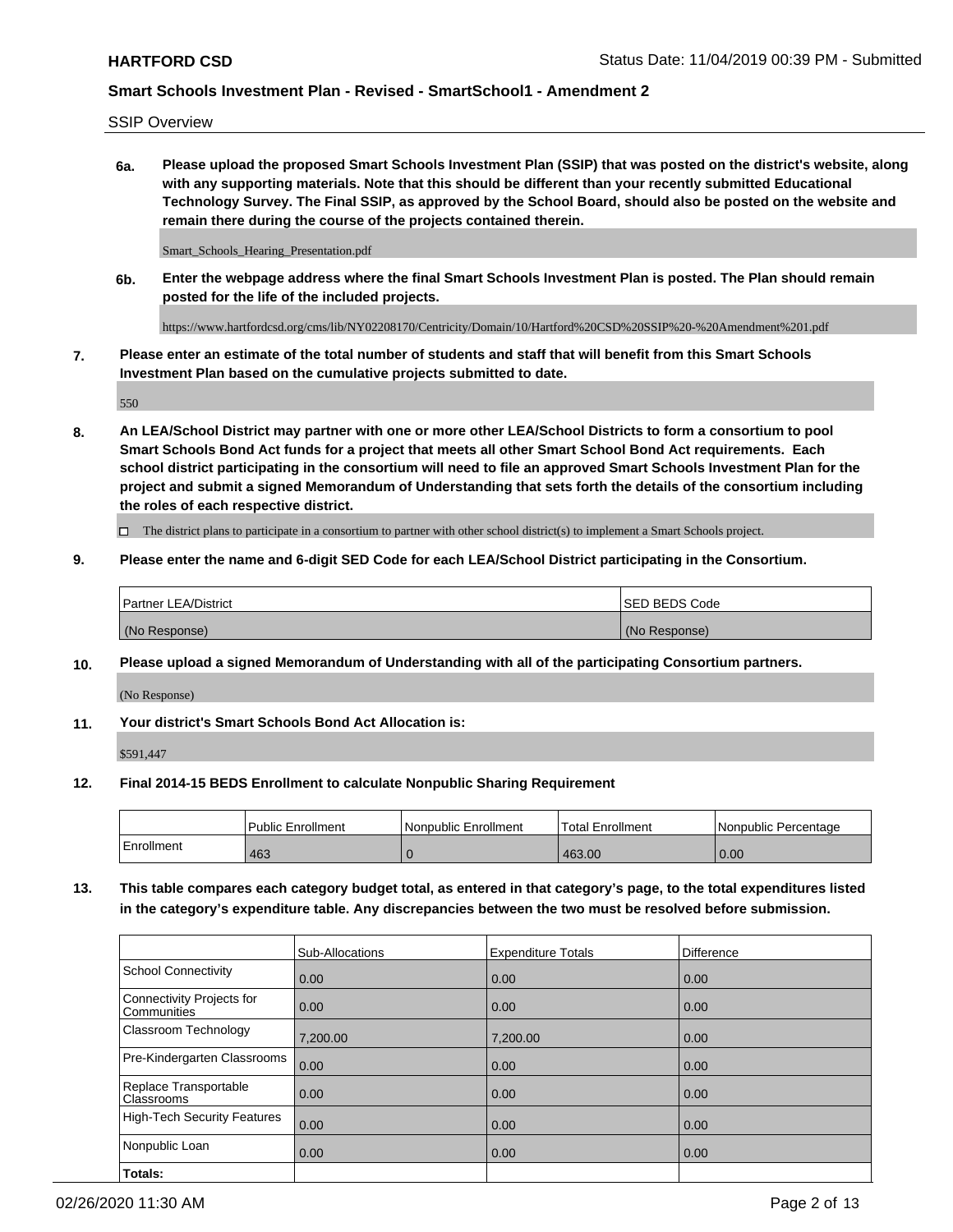SSIP Overview

| Sub-Allocations | Totals<br>Expenditure | <b>Difference</b> |
|-----------------|-----------------------|-------------------|
| 7,200           | 7,200                 |                   |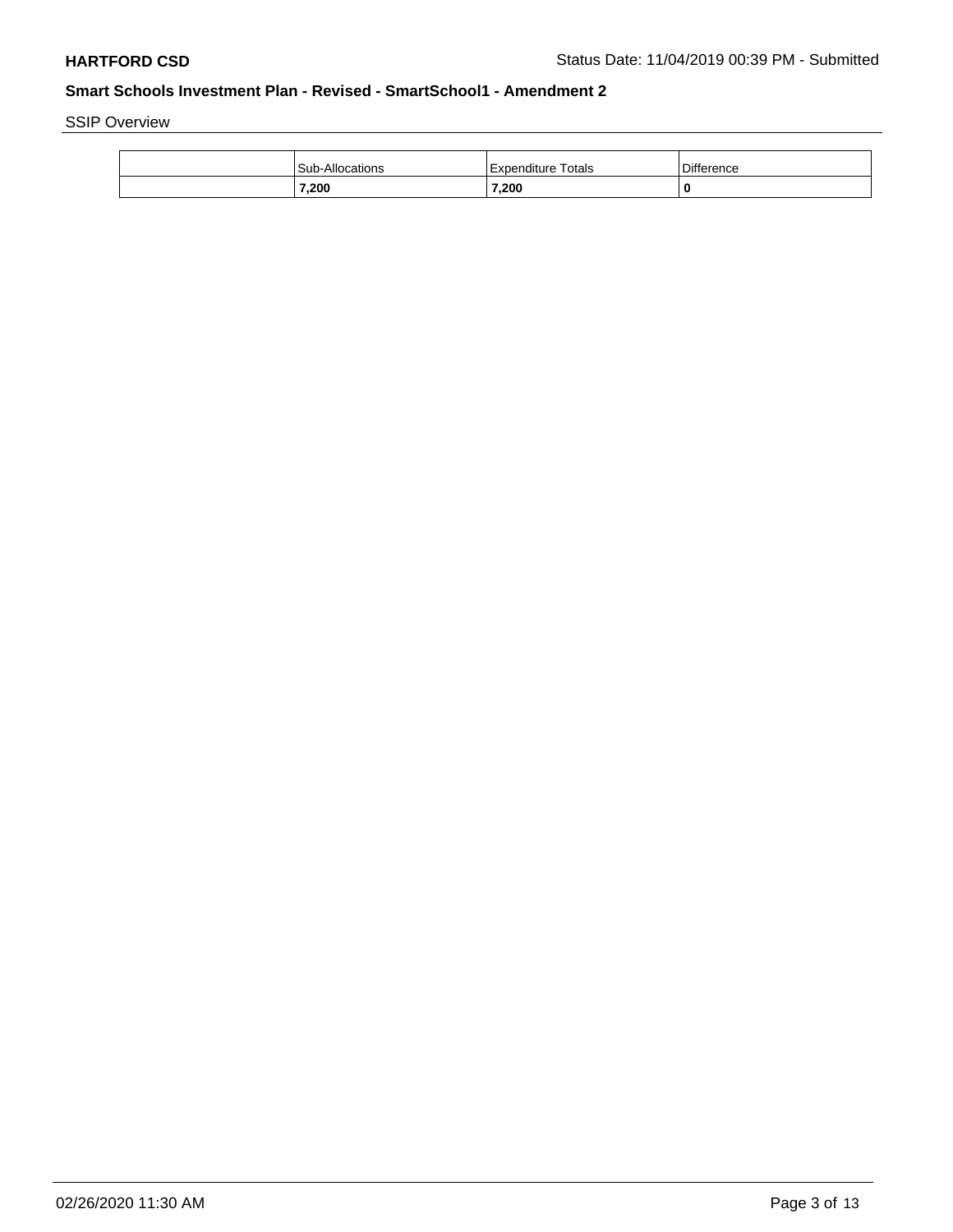School Connectivity

- **1. In order for students and faculty to receive the maximum benefit from the technology made available under the Smart Schools Bond Act, their school buildings must possess sufficient connectivity infrastructure to ensure that devices can be used during the school day. Smart Schools Investment Plans must demonstrate that:**
	- **• sufficient infrastructure that meets the Federal Communications Commission's 100 Mbps per 1,000 students standard currently exists in the buildings where new devices will be deployed, or**
	- **• is a planned use of a portion of Smart Schools Bond Act funds, or**
	- **• is under development through another funding source.**

**Smart Schools Bond Act funds used for technology infrastructure or classroom technology investments must increase the number of school buildings that meet or exceed the minimum speed standard of 100 Mbps per 1,000 students and staff within 12 months. This standard may be met on either a contracted 24/7 firm service or a "burstable" capability. If the standard is met under the burstable criteria, it must be:**

**1. Specifically codified in a service contract with a provider, and**

**2. Guaranteed to be available to all students and devices as needed, particularly during periods of high demand, such as computer-based testing (CBT) periods.**

**Please describe how your district already meets or is planning to meet this standard within 12 months of plan submission.**

(No Response)

**1a. If a district believes that it will be impossible to meet this standard within 12 months, it may apply for a waiver of this requirement, as described on the Smart Schools website. The waiver must be filed and approved by SED prior to submitting this survey.**

 $\Box$  By checking this box, you are certifying that the school district has an approved waiver of this requirement on file with the New York State Education Department.

**2. Connectivity Speed Calculator (Required). If the district currently meets the required speed, enter "Currently Met" in the last box: Expected Date When Required Speed Will be Met.**

|                  | l Number of     | Required Speed | Current Speed in | Expected Speed | Expected Date                           |
|------------------|-----------------|----------------|------------------|----------------|-----------------------------------------|
|                  | <b>Students</b> | In Mbps        | l Mbps           | to be Attained | When Required                           |
|                  |                 |                |                  |                | l Within 12 Months ISpeed Will be Met l |
| Calculated Speed | (No Response)   | 0.00           | (No Response)    | (No Response)  | (No Response)                           |

**3. Describe how you intend to use Smart Schools Bond Act funds for high-speed broadband and/or wireless connectivity projects in school buildings.**

(No Response)

**4. Describe the linkage between the district's District Instructional Technology Plan and how the proposed projects will improve teaching and learning. (There should be a link between your response to this question and your responses to Question 1 in Section IV - NYSED Initiatives Alignment: "Explain how the district use of instructional technology will serve as a part of a comprehensive and sustained effort to support rigorous academic standards attainment and performance improvement for students."** 

**Your answer should also align with your answers to the questions in Section II - Strategic Technology Planning and the associated Action Steps in Section III - Action Plan.)**

(No Response)

**5. If the district wishes to have students and staff access the Internet from wireless devices within the school building, or in close proximity to it, it must first ensure that it has a robust Wi-Fi network in place that has sufficient bandwidth to meet user demand.**

**Please describe how you have quantified this demand and how you plan to meet this demand.**

(No Response)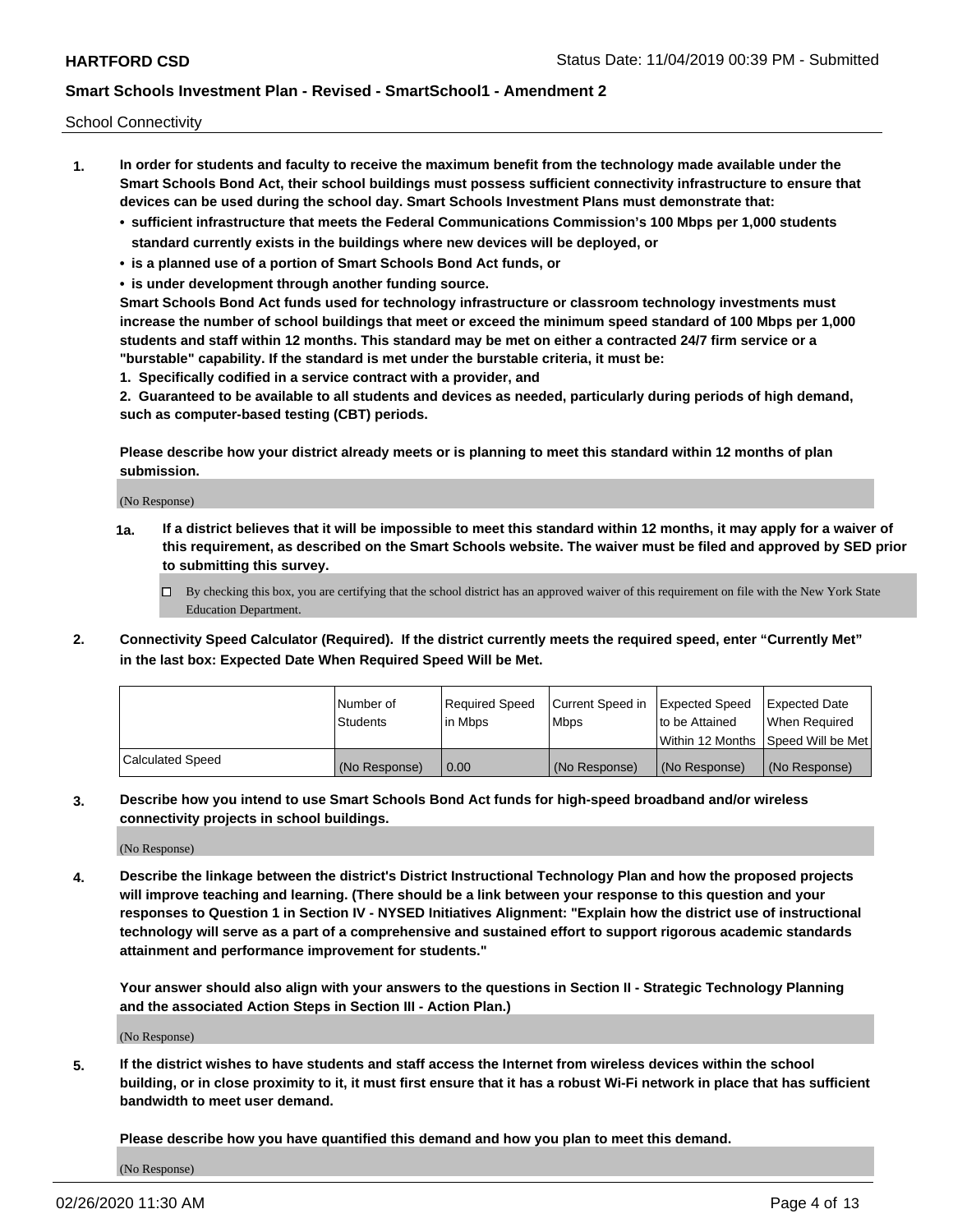School Connectivity

**6. Smart Schools plans with any expenditures in the School Connectivity category require a project number from the Office of Facilities Planning. Districts must submit an SSBA LOI and receive project numbers prior to submitting the SSIP. As indicated on the LOI, some projects may be eligible for a streamlined review and will not require a building permit.**

**Please indicate on a separate row each project number given to you by the Office of Facilities Planning.**

| Project Number |  |
|----------------|--|
| (No Response)  |  |

**7. Certain high-tech security and connectivity infrastructure projects may be eligible for an expedited review process as determined by the Office of Facilities Planning.**

### **Was your project deemed eligible for streamlined review?**

(No Response)

## **8. Include the name and license number of the architect or engineer of record.**

| Name          | License Number |
|---------------|----------------|
| (No Response) | (No Response)  |

### **9. Public Expenditures – Loanable (Counts toward the nonpublic loan calculation)**

| Select the allowable expenditure type.<br>Repeat to add another item under each type. | <b>PUBLIC</b> Items to be<br>l Purchased | Quantity           | Cost Per Item    | <b>Total Cost</b> |
|---------------------------------------------------------------------------------------|------------------------------------------|--------------------|------------------|-------------------|
| (No Response)                                                                         | (No Response)                            | l (No<br>Response) | (No<br>Response) | $\overline{0.00}$ |
|                                                                                       |                                          | 0                  | 0.00             |                   |

## **10. Public Expenditures – Non-Loanable (Does not count toward nonpublic loan calculation)**

| Select the allowable expenditure | <b>PUBLIC</b> Items to be purchased | Quantity      | Cost per Item | <b>Total Cost</b> |
|----------------------------------|-------------------------------------|---------------|---------------|-------------------|
| type.                            |                                     |               |               |                   |
| Repeat to add another item under |                                     |               |               |                   |
| each type.                       |                                     |               |               |                   |
| (No Response)                    | (No Response)                       | (No Response) | (No Response) | 0.00              |
|                                  |                                     | U             | 0.00          |                   |

#### **11. Final 2014-15 BEDS Enrollment to calculate Nonpublic Sharing Requirement (no changes allowed.)**

|            | l Public Enrollment | Nonpublic Enrollment | <b>Total Enrollment</b> | l Nonpublic Percentage |
|------------|---------------------|----------------------|-------------------------|------------------------|
| Enrollment | 463                 |                      | 463.00                  | 0.00                   |

## **12. Total Public Budget - Loanable (Counts toward the nonpublic loan calculation)**

|                                                      | Public Allocations | <b>Estimated Nonpublic Loan</b><br>Amount | Estimated Total Sub-Allocations |
|------------------------------------------------------|--------------------|-------------------------------------------|---------------------------------|
| Network/Access Costs                                 | (No Response)      | 0.00                                      | 0.00                            |
| School Internal Connections and<br><b>Components</b> | (No Response)      | 0.00                                      | 0.00                            |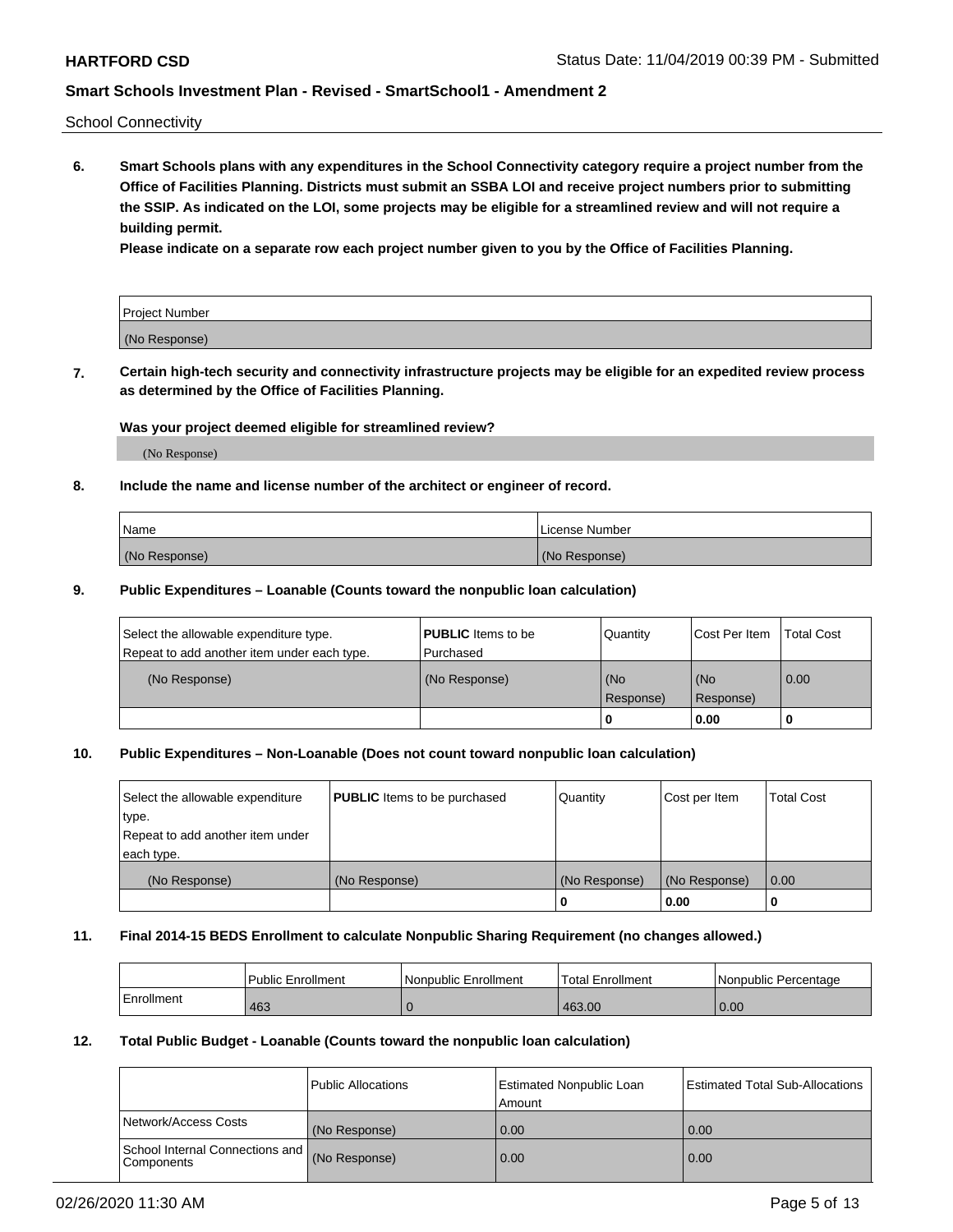School Connectivity

|         | Public Allocations | <b>Estimated Nonpublic Loan</b><br>l Amount | <b>Estimated Total Sub-Allocations</b> |
|---------|--------------------|---------------------------------------------|----------------------------------------|
| l Other | (No Response)      | 0.00                                        | 0.00                                   |
| Totals: | 0.00               | 0                                           |                                        |

# **13. Total Public Budget – Non-Loanable (Does not count toward the nonpublic loan calculation)**

| Sub-<br>Allocation |
|--------------------|
| (No Response)      |
| (No Response)      |
| (No Response)      |
| (No Response)      |
| (No Response)      |
| (No Response)      |
| (No Response)      |
| 0.00               |
|                    |

# **14. School Connectivity Totals**

|                          | Total Sub-Allocations |
|--------------------------|-----------------------|
| Total Loanable Items     | 0.00                  |
| Total Non-Ioanable Items | 0.00                  |
| Totals:                  | 0                     |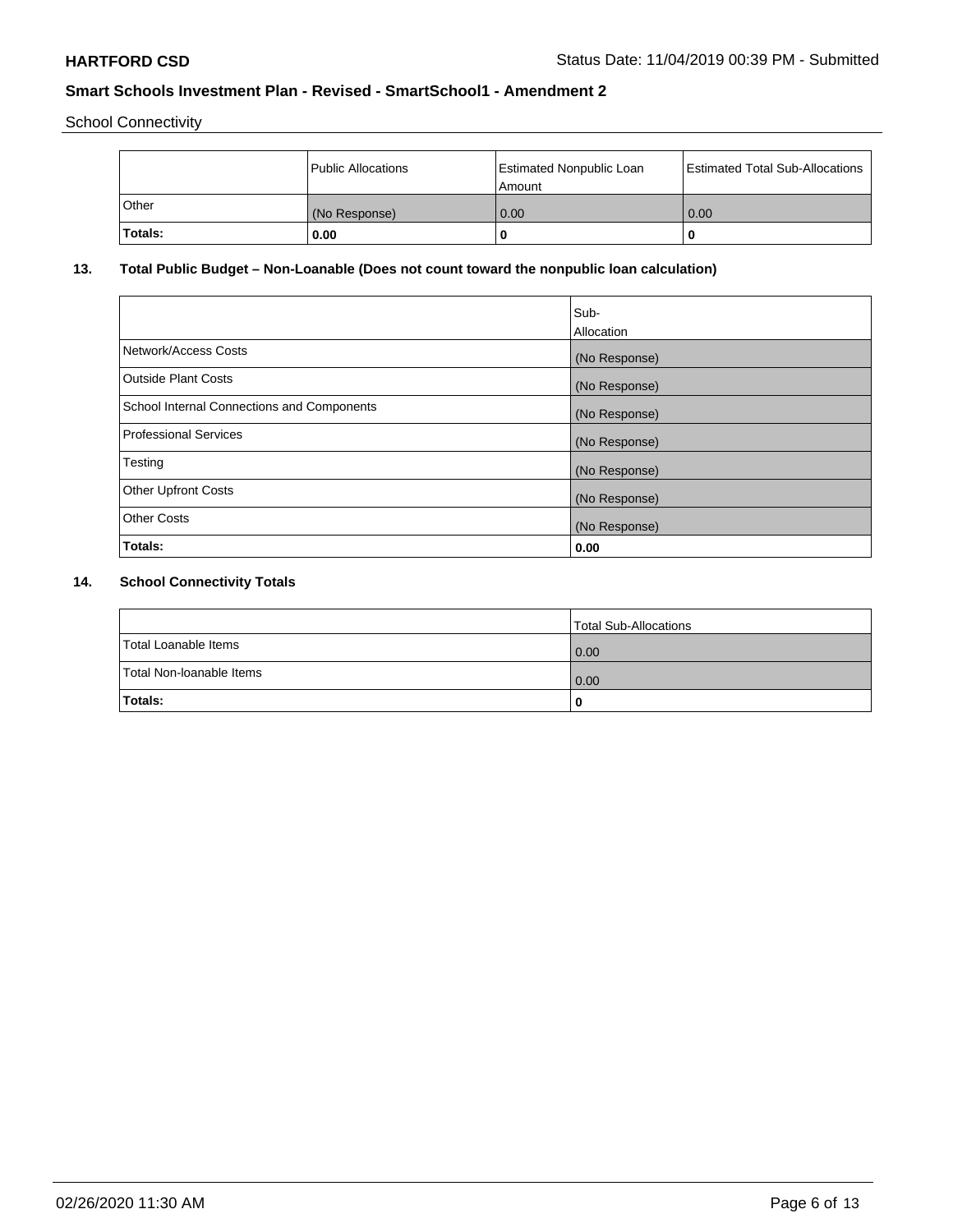Community Connectivity (Broadband and Wireless)

**1. Describe how you intend to use Smart Schools Bond Act funds for high-speed broadband and/or wireless connectivity projects in the community.**

(No Response)

**2. Please describe how the proposed project(s) will promote student achievement and increase student and/or staff access to the Internet in a manner that enhances student learning and/or instruction outside of the school day and/or school building.**

(No Response)

**3. Community connectivity projects must comply with all the necessary local building codes and regulations (building and related permits are not required prior to plan submission).**

 $\Box$  I certify that we will comply with all the necessary local building codes and regulations.

**4. Please describe the physical location of the proposed investment.**

(No Response)

**5. Please provide the initial list of partners participating in the Community Connectivity Broadband Project, along with their Federal Tax Identification (Employer Identification) number.**

| <b>Project Partners</b> | l Federal ID # |
|-------------------------|----------------|
| (No Response)           | (No Response)  |

**6. Please detail the type, quantity, per unit cost and total cost of the eligible items under each sub-category.**

| Select the allowable expenditure | Item to be purchased | Quantity      | Cost per Item | <b>Total Cost</b> |
|----------------------------------|----------------------|---------------|---------------|-------------------|
| type.                            |                      |               |               |                   |
| Repeat to add another item under |                      |               |               |                   |
| each type.                       |                      |               |               |                   |
| (No Response)                    | (No Response)        | (No Response) | (No Response) | 0.00              |
|                                  |                      | o             | 0.00          |                   |

**7. If you are submitting an allocation for Community Connectivity, complete this table.**

**Note that the calculated Total at the bottom of the table must equal the Total allocation for this category that you entered in the SSIP Overview overall budget.**

|                                    | Sub-Allocation |
|------------------------------------|----------------|
| Network/Access Costs               | (No Response)  |
| Outside Plant Costs                | (No Response)  |
| <b>Tower Costs</b>                 | (No Response)  |
| <b>Customer Premises Equipment</b> | (No Response)  |
| <b>Professional Services</b>       | (No Response)  |
| Testing                            | (No Response)  |
| <b>Other Upfront Costs</b>         | (No Response)  |
| <b>Other Costs</b>                 | (No Response)  |
| Totals:                            | 0.00           |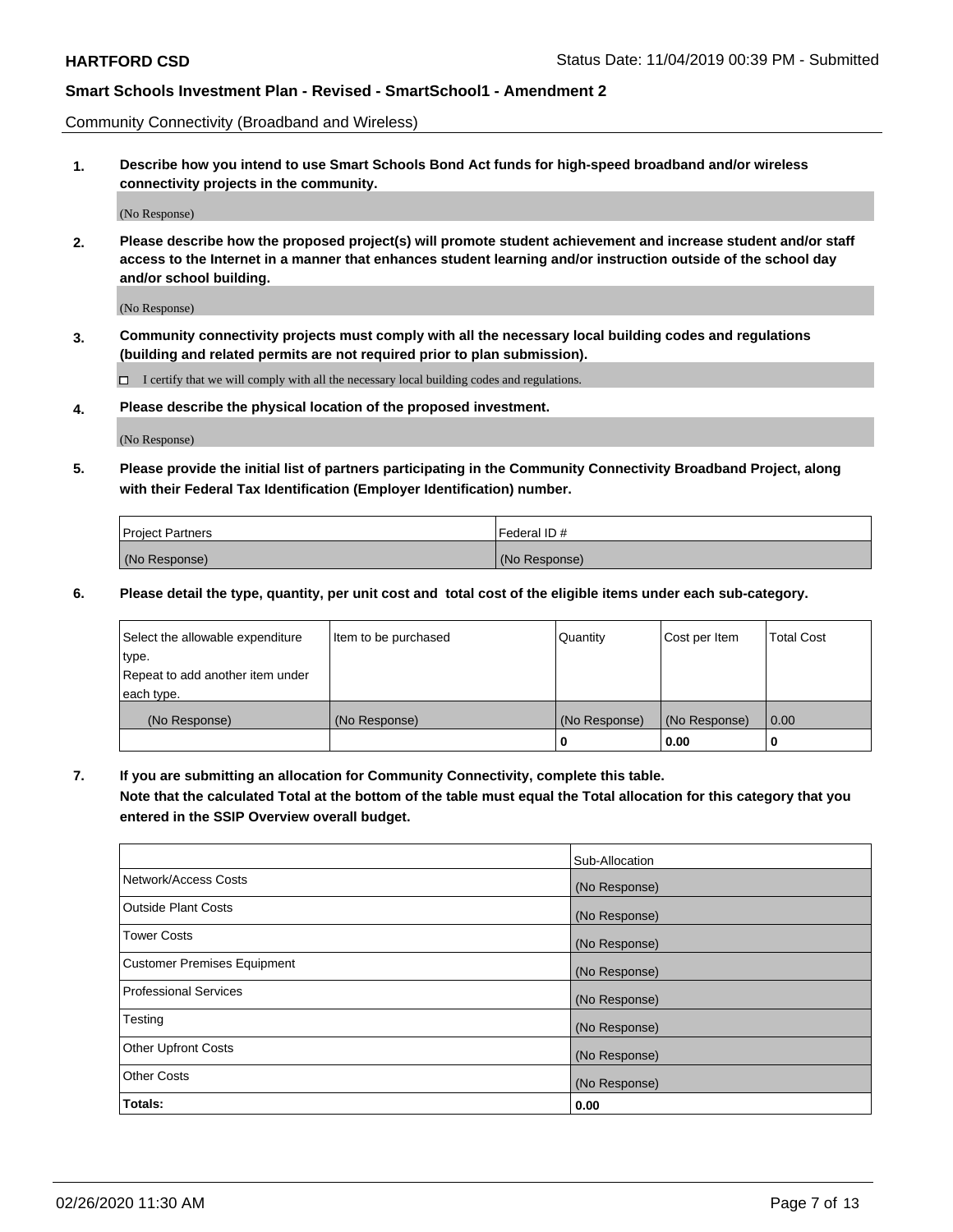### Classroom Learning Technology

**1. In order for students and faculty to receive the maximum benefit from the technology made available under the Smart Schools Bond Act, their school buildings must possess sufficient connectivity infrastructure to ensure that devices can be used during the school day. Smart Schools Investment Plans must demonstrate that sufficient infrastructure that meets the Federal Communications Commission's 100 Mbps per 1,000 students standard currently exists in the buildings where new devices will be deployed, or is a planned use of a portion of Smart Schools Bond Act funds, or is under development through another funding source. Smart Schools Bond Act funds used for technology infrastructure or classroom technology investments must increase the number of school buildings that meet or exceed the minimum speed standard of 100 Mbps per 1,000 students and staff within 12 months. This standard may be met on either a contracted 24/7 firm service or a "burstable" capability. If the standard is met under the burstable criteria, it must be:**

**1. Specifically codified in a service contract with a provider, and**

**2. Guaranteed to be available to all students and devices as needed, particularly during periods of high demand, such as computer-based testing (CBT) periods.**

**Please describe how your district already meets or is planning to meet this standard within 12 months of plan submission.**

(No Response)

- **1a. If a district believes that it will be impossible to meet this standard within 12 months, it may apply for a waiver of this requirement, as described on the Smart Schools website. The waiver must be filed and approved by SED prior to submitting this survey.**
	- By checking this box, you are certifying that the school district has an approved waiver of this requirement on file with the New York State Education Department.
- **2. Connectivity Speed Calculator (Required). If the district currently meets the required speed, enter "Currently Met" in the last box: Expected Date When Required Speed Will be Met.**

|                  | l Number of     | Required Speed | Current Speed in | <b>Expected Speed</b> | <b>Expected Date</b>                |
|------------------|-----------------|----------------|------------------|-----------------------|-------------------------------------|
|                  | <b>Students</b> | l in Mbps      | l Mbps           | to be Attained        | When Required                       |
|                  |                 |                |                  |                       | Within 12 Months  Speed Will be Met |
| Calculated Speed | (No Response)   | 0.00           | (No Response)    | l (No Response)       | (No Response)                       |

**3. If the district wishes to have students and staff access the Internet from wireless devices within the school building, or in close proximity to it, it must first ensure that it has a robust Wi-Fi network in place that has sufficient bandwidth to meet user demand.**

**Please describe how you have quantified this demand and how you plan to meet this demand.**

(No Response)

**4. All New York State public school districts are required to complete and submit an Instructional Technology Plan survey to the New York State Education Department in compliance with Section 753 of the Education Law and per Part 100.12 of the Commissioner's Regulations.**

**Districts that include educational technology purchases as part of their Smart Schools Investment Plan must have a submitted and approved Instructional Technology Plan survey on file with the New York State Education Department.**

- By checking this box, you are certifying that the school district has an approved Instructional Technology Plan survey on file with the New York State Education Department.
- **5. Describe the devices you intend to purchase and their compatibility with existing or planned platforms or systems. Specifically address the adequacy of each facility's electrical, HVAC and other infrastructure necessary to install and support the operation of the planned technology.**

In the district's initial application we applied for a screen cast tool that ended up being discontinued by the manufacturer. This forced us to locate an alternative. The alternative, Screen Beams, we have discovered, are missing a vital functionality. We have identified a replacement that meets the needs of the district with the functionality needed. There is an increased cost.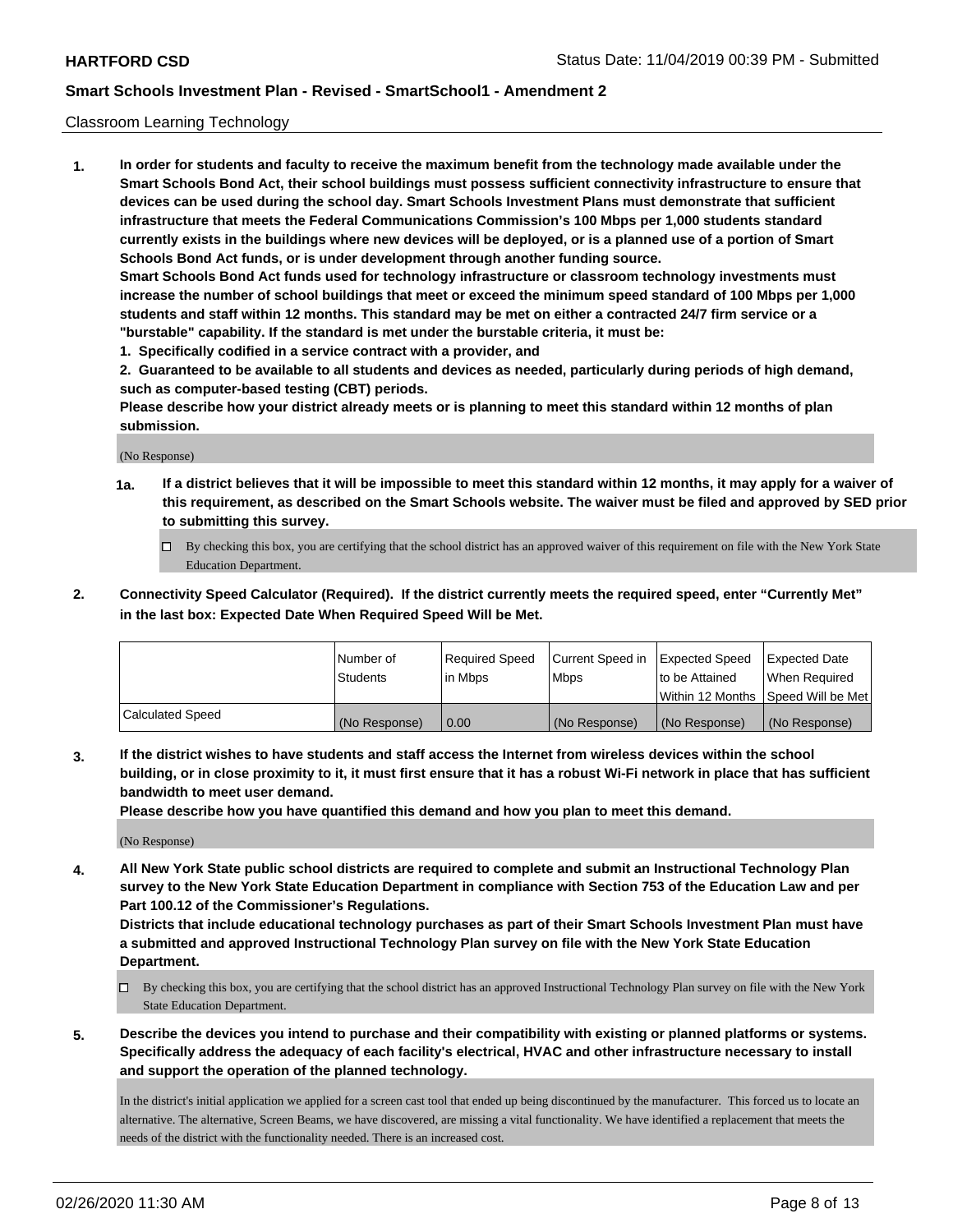### Classroom Learning Technology

- **6. Describe how the proposed technology purchases will:**
	- **> enhance differentiated instruction;**
	- **> expand student learning inside and outside the classroom;**
	- **> benefit students with disabilities and English language learners; and**
	- **> contribute to the reduction of other learning gaps that have been identified within the district.**

**The expectation is that districts will place a priority on addressing the needs of students who struggle to succeed in a rigorous curriculum. Responses in this section should specifically address this concern and align with the district's Instructional Technology Plan (in particular Question 2 of E. Curriculum and Instruction: "Does the district's instructional technology plan address the needs of students with disabilities to ensure equitable access to instruction, materials and assessments?" and Question 3 of the same section: "Does the district's instructional technology plan address the provision of assistive technology specifically for students with disabilities to ensure access to and participation in the general curriculum?")**

**In addition, describe how the district ensures equitable access to instruction, materials and assessments and participation in the general curriculum for both SWD and English Language Learners/Multilingual Learners (ELL/MLL) students.**

(No Response)

**7. Where appropriate, describe how the proposed technology purchases will enhance ongoing communication with parents and other stakeholders and help the district facilitate technology-based regional partnerships, including distance learning and other efforts.**

(No Response)

**8. Describe the district's plan to provide professional development to ensure that administrators, teachers and staff can employ the technology purchased to enhance instruction successfully.**

**Note: This response should be aligned and expanded upon in accordance with your district's response to Question 1 of F. Professional Development of your Instructional Technology Plan: "Please provide a summary of professional development offered to teachers and staff, for the time period covered by this plan, to support technology to enhance teaching and learning. Please include topics, audience and method of delivery within your summary."**

(No Response)

- **9. Districts must contact one of the SUNY/CUNY teacher preparation programs listed on the document on the left side of the page that supplies the largest number of the district's new teachers to request advice on innovative uses and best practices at the intersection of pedagogy and educational technology.**
	- By checking this box, you certify that you have contacted the SUNY/CUNY teacher preparation program that supplies the largest number of your new teachers to request advice on these issues.
	- **9a. Please enter the name of the SUNY or CUNY Institution that you contacted.**

SUNY Plattsburgh

**9b. Enter the primary Institution phone number.**

(518) 792-5425

**9c. Enter the name of the contact person with whom you consulted and/or will be collaborating with on innovative uses of technology and best practices.**

Steve Danna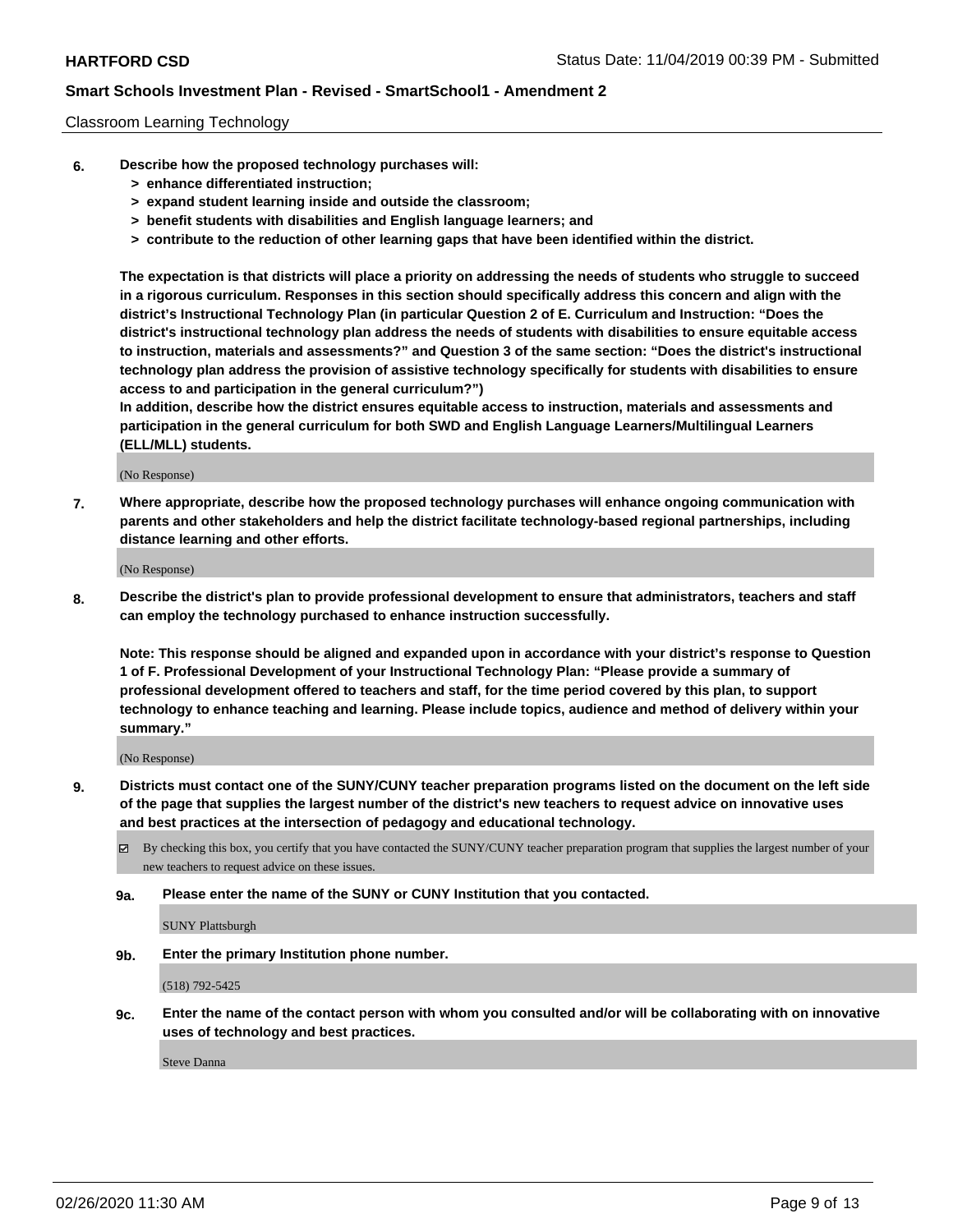## Classroom Learning Technology

**10. To ensure the sustainability of technology purchases made with Smart Schools funds, districts must demonstrate a long-term plan to maintain and replace technology purchases supported by Smart Schools Bond Act funds. This sustainability plan shall demonstrate a district's capacity to support recurring costs of use that are ineligible for Smart Schools Bond Act funding such as device maintenance, technical support, Internet and wireless fees, maintenance of hotspots, staff professional development, building maintenance and the replacement of incidental items. Further, such a sustainability plan shall include a long-term plan for the replacement of purchased devices and equipment at the end of their useful life with other funding sources.**

 $\Box$  By checking this box, you certify that the district has a sustainability plan as described above.

**11. Districts must ensure that devices purchased with Smart Schools Bond funds will be distributed, prepared for use, maintained and supported appropriately. Districts must maintain detailed device inventories in accordance with generally accepted accounting principles.**

By checking this box, you certify that the district has a distribution and inventory management plan and system in place.

**12. Please detail the type, quantity, per unit cost and total cost of the eligible items under each sub-category.**

| Select the allowable expenditure | Item to be Purchased                      | Quantity | Cost per Item | <b>Total Cost</b> |
|----------------------------------|-------------------------------------------|----------|---------------|-------------------|
| type.                            |                                           |          |               |                   |
| Repeat to add another item under |                                           |          |               |                   |
| each type.                       |                                           |          |               |                   |
| <b>Other Costs</b>               | <b>Kramer VIA Go Presentation Servers</b> | 50       | 322.00        | 16,100.00         |
| <b>Other Costs</b>               | ScreenBeam 750                            | 50       | $-178.00$     | $-8,900.00$       |
|                                  |                                           | 100      | 144.00        | 7,200             |

### **13. Final 2014-15 BEDS Enrollment to calculate Nonpublic Sharing Requirement (no changes allowed.)**

|              | <b>Public Enrollment</b> | l Nonpublic Enrollment | <b>Total Enrollment</b> | Nonpublic<br>Percentage |
|--------------|--------------------------|------------------------|-------------------------|-------------------------|
| l Enrollment | 463                      |                        | 463.00                  | 0.00                    |

### **14. If you are submitting an allocation for Classroom Learning Technology complete this table.**

|                          | Public School Sub-Allocation | <b>Estimated Nonpublic Loan</b><br>Amount<br>(Based on Percentage Above) | <b>Estimated Total Public and</b><br>Nonpublic Sub-Allocation |
|--------------------------|------------------------------|--------------------------------------------------------------------------|---------------------------------------------------------------|
| Interactive Whiteboards  | (No Response)                | 0.00                                                                     | 0.00                                                          |
| <b>Computer Servers</b>  | (No Response)                | 0.00                                                                     | 0.00                                                          |
| <b>Desktop Computers</b> | (No Response)                | 0.00                                                                     | 0.00                                                          |
| <b>Laptop Computers</b>  | (No Response)                | 0.00                                                                     | 0.00                                                          |
| <b>Tablet Computers</b>  | (No Response)                | 0.00                                                                     | 0.00                                                          |
| <b>Other Costs</b>       | 7,200.00                     | 0.00                                                                     | 7,200.00                                                      |
| Totals:                  | 7,200.00                     | 0                                                                        | 7,200                                                         |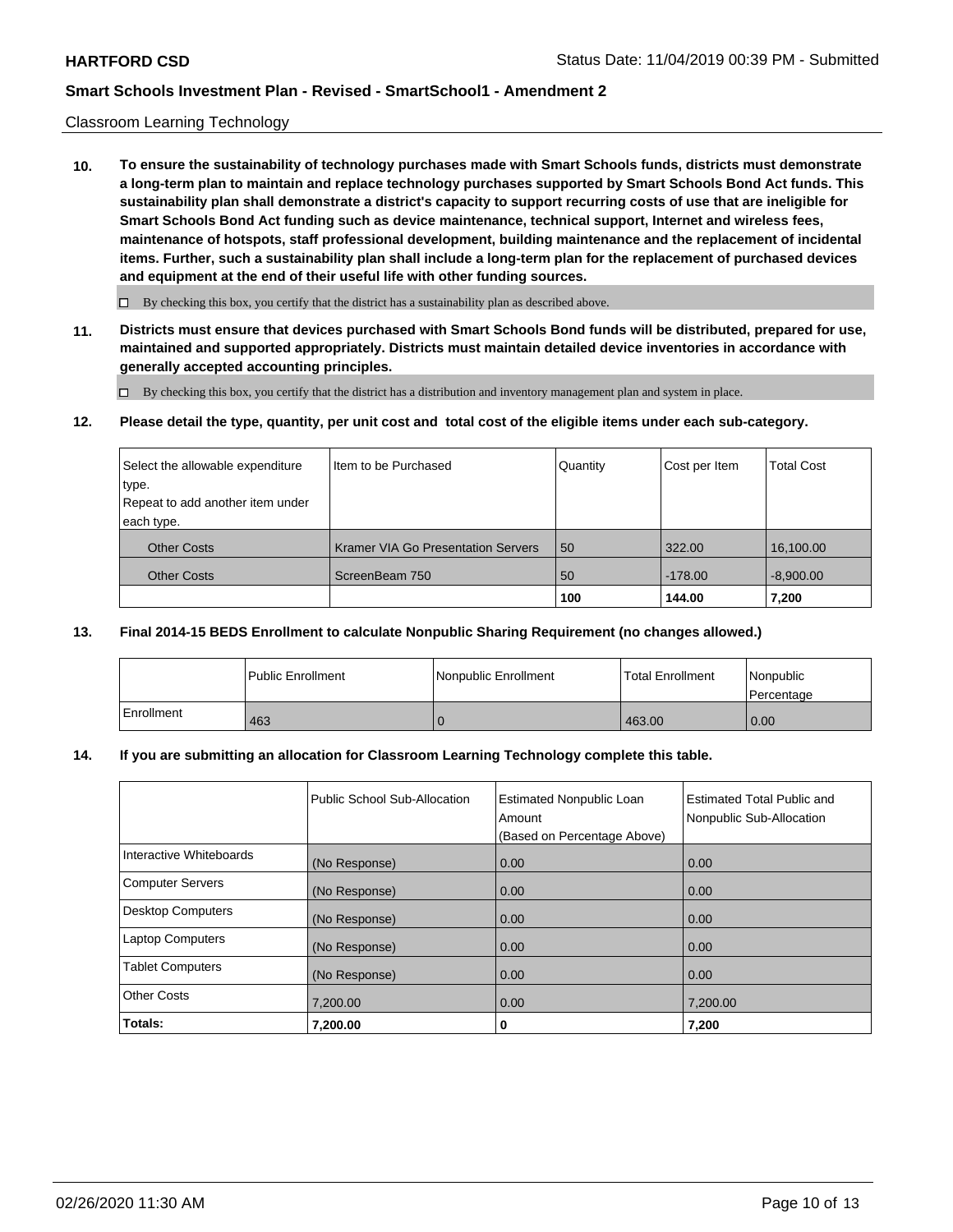### Pre-Kindergarten Classrooms

**1. Provide information regarding how and where the district is currently serving pre-kindergarten students and justify the need for additional space with enrollment projections over 3 years.**

(No Response)

- **2. Describe the district's plan to construct, enhance or modernize education facilities to accommodate prekindergarten programs. Such plans must include:**
	- **Specific descriptions of what the district intends to do to each space;**
	- **An affirmation that new pre-kindergarten classrooms will contain a minimum of 900 square feet per classroom;**
	- **The number of classrooms involved;**
	- **The approximate construction costs per classroom; and**
	- **Confirmation that the space is district-owned or has a long-term lease that exceeds the probable useful life of the improvements.**

(No Response)

**3. Smart Schools Bond Act funds may only be used for capital construction costs. Describe the type and amount of additional funds that will be required to support ineligible ongoing costs (e.g. instruction, supplies) associated with any additional pre-kindergarten classrooms that the district plans to add.**

(No Response)

**4. All plans and specifications for the erection, repair, enlargement or remodeling of school buildings in any public school district in the State must be reviewed and approved by the Commissioner. Districts that plan capital projects using their Smart Schools Bond Act funds will undergo a Preliminary Review Process by the Office of Facilities Planning.**

**Please indicate on a separate row each project number given to you by the Office of Facilities Planning.**

| Project Number |  |
|----------------|--|
| (No Response)  |  |
|                |  |

**5. Please detail the type, quantity, per unit cost and total cost of the eligible items under each sub-category.**

| Select the allowable expenditure | Item to be purchased | Quantity      | Cost per Item | <b>Total Cost</b> |
|----------------------------------|----------------------|---------------|---------------|-------------------|
| type.                            |                      |               |               |                   |
| Repeat to add another item under |                      |               |               |                   |
| each type.                       |                      |               |               |                   |
| (No Response)                    | (No Response)        | (No Response) | (No Response) | 0.00              |
|                                  |                      | U             | 0.00          |                   |

**6. If you have made an allocation for Pre-Kindergarten Classrooms, complete this table. Note that the calculated Total at the bottom of the table must equal the Total allocation for this category that you entered in the SSIP Overview overall budget.**

|                                          | Sub-Allocation |
|------------------------------------------|----------------|
| Construct Pre-K Classrooms               | (No Response)  |
| Enhance/Modernize Educational Facilities | (No Response)  |
| <b>Other Costs</b>                       | (No Response)  |
| Totals:                                  | 0.00           |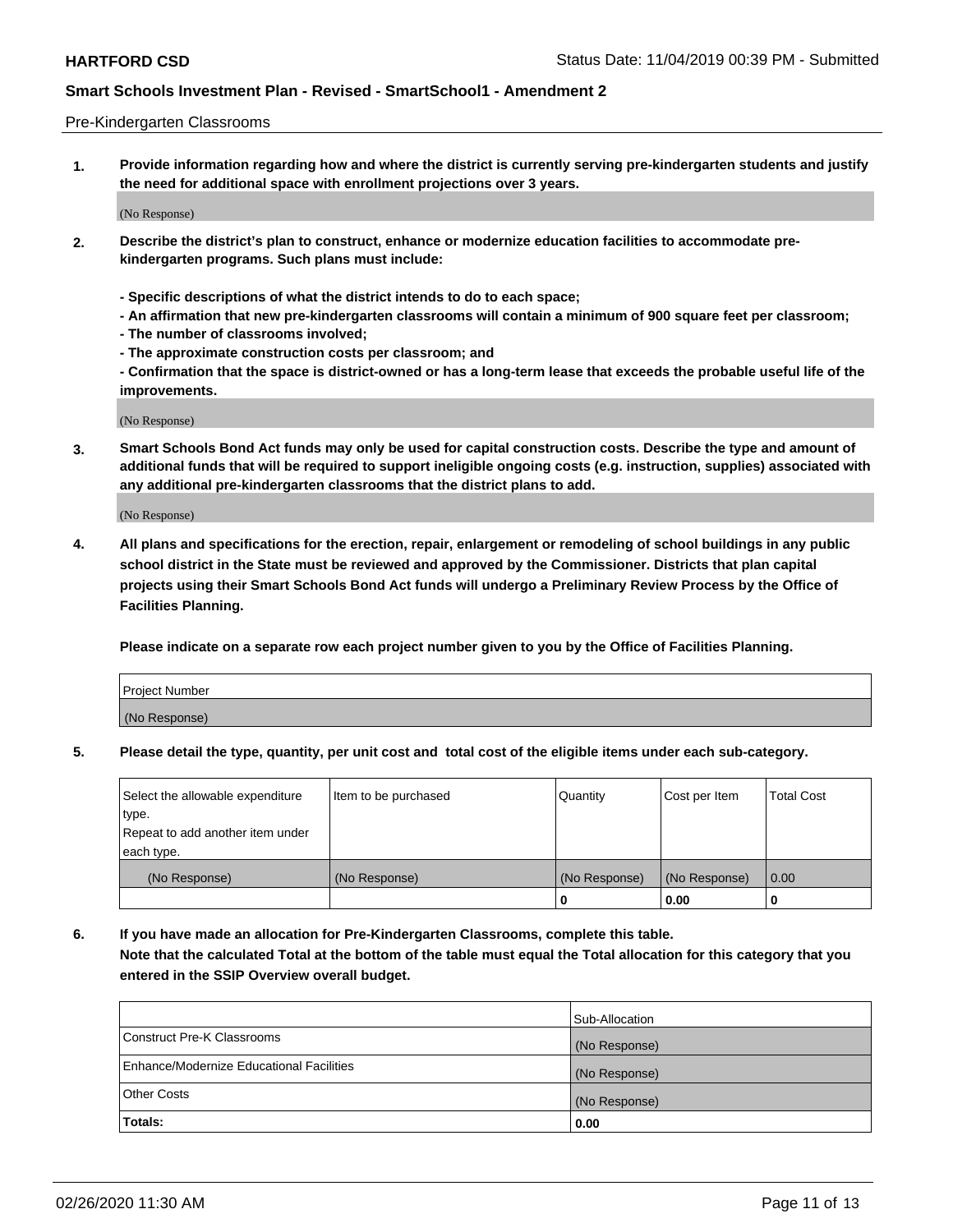Replace Transportable Classrooms

**1. Describe the district's plan to construct, enhance or modernize education facilities to provide high-quality instructional space by replacing transportable classrooms.**

(No Response)

**2. All plans and specifications for the erection, repair, enlargement or remodeling of school buildings in any public school district in the State must be reviewed and approved by the Commissioner. Districts that plan capital projects using their Smart Schools Bond Act funds will undergo a Preliminary Review Process by the Office of Facilities Planning.**

**Please indicate on a separate row each project number given to you by the Office of Facilities Planning.**

| Project Number |  |
|----------------|--|
|                |  |
|                |  |
|                |  |
| (No Response)  |  |
|                |  |
|                |  |

**3. For large projects that seek to blend Smart Schools Bond Act dollars with other funds, please note that Smart Schools Bond Act funds can be allocated on a pro rata basis depending on the number of new classrooms built that directly replace transportable classroom units.**

**If a district seeks to blend Smart Schools Bond Act dollars with other funds describe below what other funds are being used and what portion of the money will be Smart Schools Bond Act funds.**

(No Response)

**4. Please detail the type, quantity, per unit cost and total cost of the eligible items under each sub-category.**

| Select the allowable expenditure | Item to be purchased | Quantity      | Cost per Item | Total Cost |
|----------------------------------|----------------------|---------------|---------------|------------|
| ∣type.                           |                      |               |               |            |
| Repeat to add another item under |                      |               |               |            |
| each type.                       |                      |               |               |            |
| (No Response)                    | (No Response)        | (No Response) | (No Response) | 0.00       |
|                                  |                      | u             | 0.00          |            |

**5. If you have made an allocation for Replace Transportable Classrooms, complete this table. Note that the calculated Total at the bottom of the table must equal the Total allocation for this category that you entered in the SSIP Overview overall budget.**

|                                                | Sub-Allocation |
|------------------------------------------------|----------------|
| Construct New Instructional Space              | (No Response)  |
| Enhance/Modernize Existing Instructional Space | (No Response)  |
| Other Costs                                    | (No Response)  |
| Totals:                                        | 0.00           |